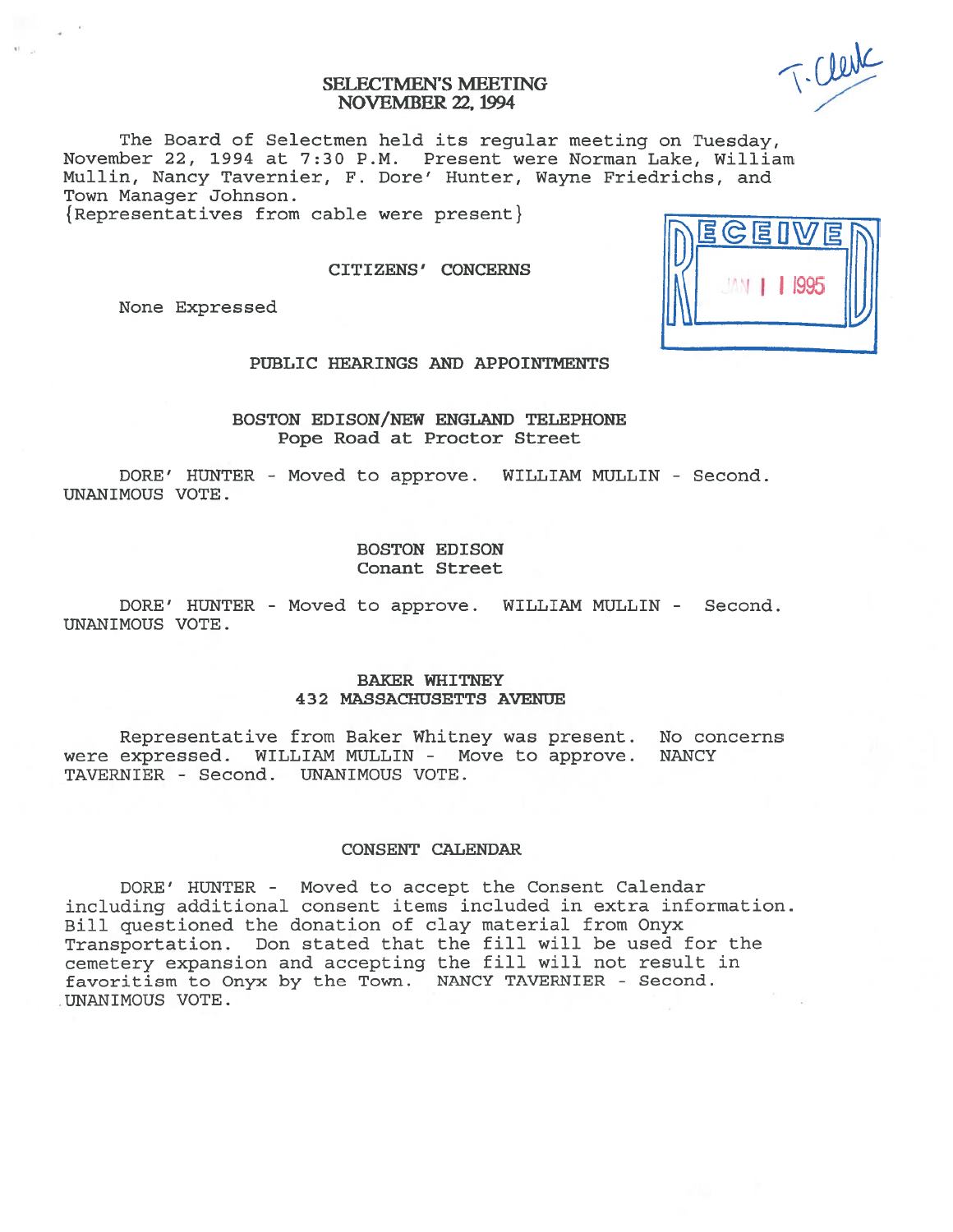#### TOWN MANAGER' S REPORT

#### POLE RELOCATION

There is <sup>a</sup> power pole located at the intersection of Hosmer Street and Route 2. Concord Auto Auction has paid all fees to New England Telephone to have the pole removed. All utility lines have been removed with the exception of telephone lines. New England Telephone has promised us removal of these lines since July. <sup>A</sup> letter has been drafted by Garry Rhodes for Board of Selectmen signature asking for removal of this pole. DORE' HUNTER - Move to sign letter drafted by Garry Rhodes. NANCY TAVERNIER - Second. UNANIMOUS VOTE.

#### PUBLIC HEARINGS AND APPOINTMENTS (Con't)

## SUNDAY HOLIDAY PACKAGE STORES OPENINGS

Area package stores have requested permission to open on all Sunday's between and including November 20, 1994 and December 18, 1994. ABCC was late in notifying Acton that alcohol could be sold on these days so area stores will be seeking permission to open November 27, 1994 to December 18, 1994. NANCY TAVERNIER - Move to approve Sunday holiday package stores openings between and including November 27, 1994 and December 18, 1994. WILLIAM MULLIN - Second. UNANIMOUS VOTE.

## PACKAGE STORE AND BEER & WINE APPLICATION PCC, INC.

Lewis Sassoon, attorney for PCC, Inc., is presen<sup>t</sup> before the Board tonight seeking <sup>a</sup> liquor license on behalf of PCC, Inc., who will be operating <sup>a</sup> grocery store (Roche Brothers Market) located at 381 Massachusetts Avenue, Acton. Mr. Sassoon showed the Board <sup>a</sup> large scale plan showing the proposed layout of the store. The Board of Selectmen stated their concerns regarding the proposed area for alcohol storage, nondesignated registers for the purchase of alcohol, and an area that can be sealed off on days that alcohol cannot be sold. Mr. Sassoon stated that the proposed layout is exactly the way it is in their store in Randolph. The Board would like to restrict the sale of alcohol to <sup>a</sup> few registers, possibly the ones closest to the managers office. The Board also expressed their concerns regarding who will be responsible for the liquor license, Roche Bros., or PCC, Inc. Will <sup>a</sup> PCC Inc. employee be on site at all times? DORE' HUNTER - Move to continue hearing until December 20, 1994 at 8:15 PM in order for PCC, Inc. to review the Board of Selectmen's concerns. NANCY TAVERNIER - Second. UNANIMOUS VOTE.

 $\sim 10^{-12}$ 

 $\label{eq:1.1} \Sigma_{\rm{1.5}} = \frac{1}{100} \left( 1 - \frac{1}{100} \right) \, .$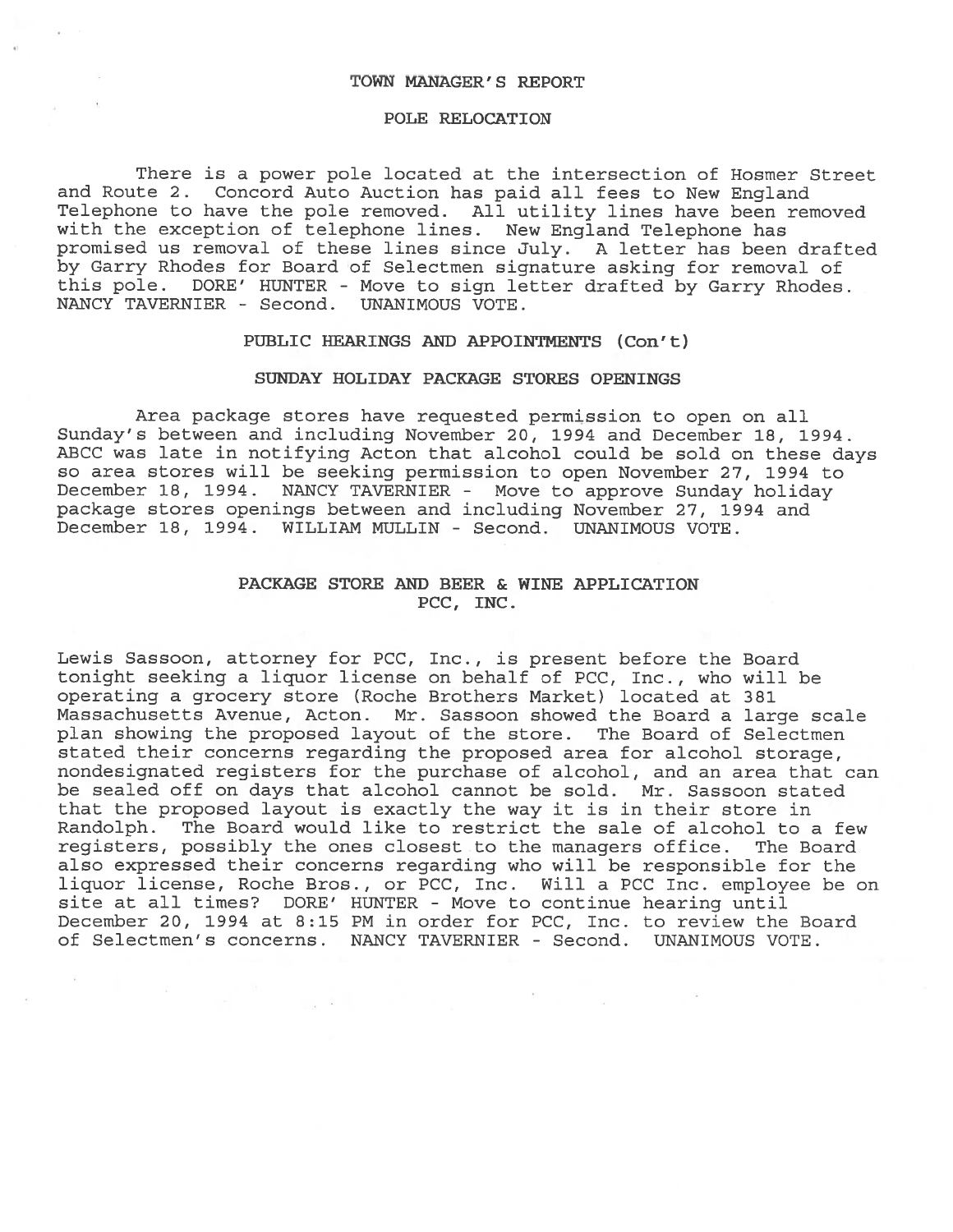## CONTINUED GREENE LAND HEARING RIGHT OF FIRST REFUSAL

On the advice of Town Counsel, Don recommends that this matter been given more time so that all issues can be considered. This issue has become very complex with numerous parties involved. The Board stated that they have 120 days to exercise right of first refusal and that they owe it to the public to seek all avenues. DORE' HUNTER - Move to continue hearing to December 6, 1994 at 8:15 P.M. WILLIAM MULLIN - Second. 4-1 (Nancy voting No).

The attorney representing William Costello, the purchaser, of the land presented the Board with <sup>a</sup> plan outlining the property in question.

A question arose as to whether this small piece of land was recorded properly with the registry of deeds. The asking price was also discussed, questioning whether \$700,00 for 3/4 acre in Acton constitutes a "Bona Fide" offer.

## ROSEN ASSOCIATES CONCORD AUTO AUCTION (PROPOSED MALL)

Cliff Rosen, president of Rosen Associates, seeks to have the Concord Auto Auction site, located at 77 Hosmer Street rezoned for retail space. Since meeting with the Planning Board Rosen Associates has changed their position regarding some major issues. Mr. Rosen stated that he would build <sup>a</sup> 170,000 gpd sewage treatment plant with 25,000 gpd needed for the mall. The remaining 145,000 gpd would be given as <sup>a</sup> gift to the Town. Mr. Rosen also stated that he would provide funds for the Town to hire an independent contractor to do <sup>a</sup> much needed traffic study. Mr. Rosen went on to say that realistically they would not come before the Town for Town Meeting approval until the 1996 town meeting.

The Board stated their concern regarding the gift of sewage treatment plant. The Board questioned who will be responsible for maintenance, where will the sewer lines go, who will be responsible for installing them, etc..

The public questioned Mr. Costello regarding his projected tax figures, Dunn and Bradstreet credidation, and what benefit to the public would his mall bring. A representative from Data Instruments expressed their concerns with the rezoning of the land. Others questioned keeping open space, and stated that they did not want <sup>a</sup> mini Route 9 (Framingham) in Acton.

The Board took no action regarding this issue.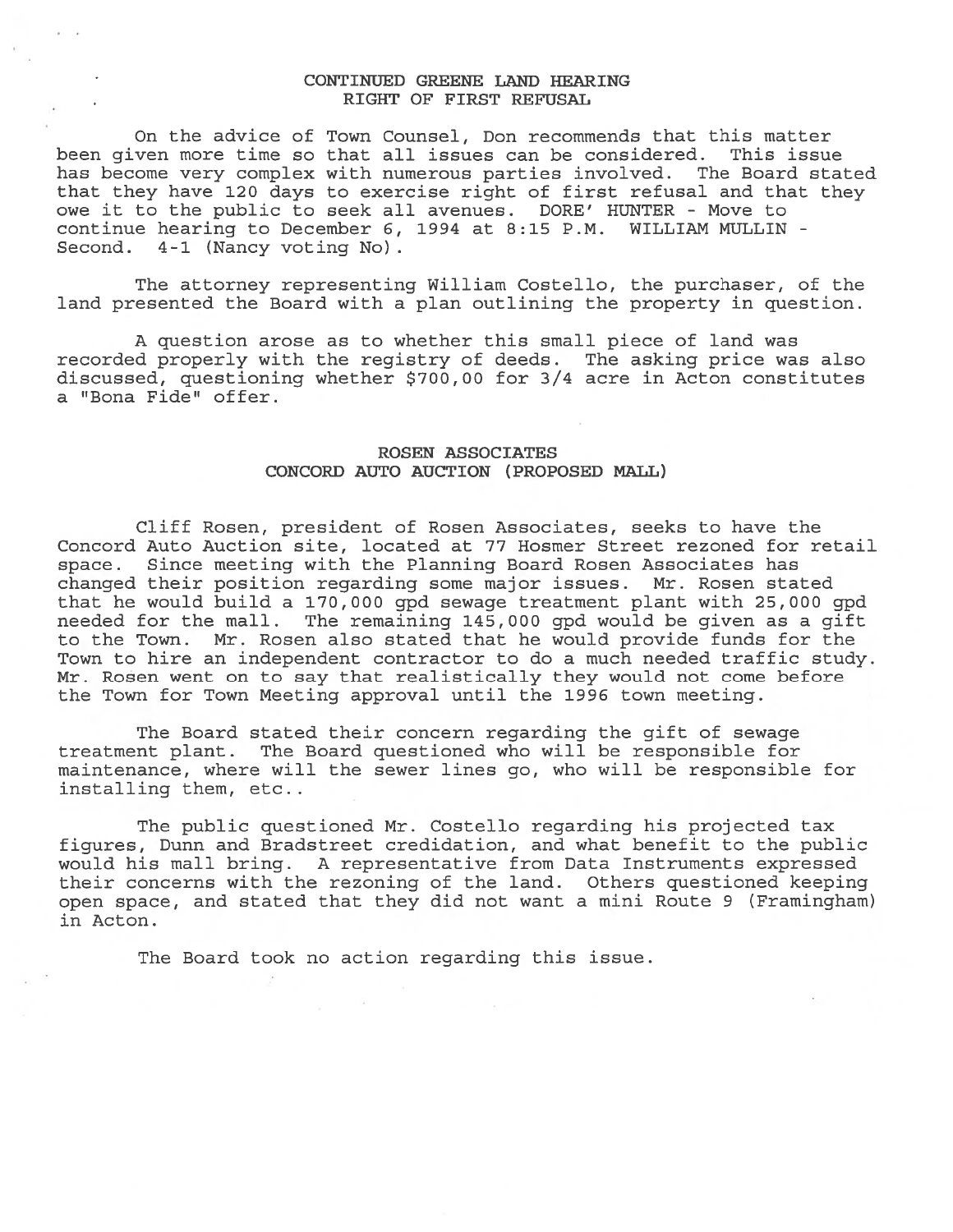#### CONTINUED CLASSIFICATION HEARING

Don stated that Acton received final certification from the Department of Revenue on November 21, 1994.

William Lawrence, Acton Chamber of Commerce stated to the Board that <sup>a</sup> split tax rate is unfair to the local businesses. William stated that he thought that the shift should be lowered from 10% to 5%.

DORE' HUNTER - Move to retain presen<sup>t</sup> 10% tax shift. WILLIAM MULLIN - Second. 3-2 Vote.

DORE' HUNTER - Move not to have different tax rate for small business versus large business. NANCY TAVERNIER - Second. UNANIMOUS VOTE.

NANCY TAVERNIER - Move not to accept residential exceptions. DORE' HUNTER - Second. UNANIMOUS VOTE.

#### SELECTMEN'S BUSINESS

OUTREACH PROGRAM - Mr. Mullin presented to the Board <sup>a</sup> draft letter regarding improvement of the Boards outreach to new and existing businesses. Dore' stated that he would sit down with Bill over the next few weeks and draft a mutual "contract" to be presented to the Board at the January 10, 1994 meeting.

#### TOWN MANAGER'S CONCERNS

SIDEWALK ISSUES - Don spoke with Ms. Sifleet regarding the use of Chapter 90 monies for installation of sidewalks on School Street. Don stated to Ms. Sifleet that he was afraid of losing these monies by acting too quickly. Presently the MAPC and Mass Highway are not agreeing with each other and he hopes <sup>a</sup> solution to this will be reached in approximately 6 months and perhaps chapter 90 monies could be used easier after this.

WEST ACTON VILLAGE PLAN RECOMMENDATION - Trey Shupert of the Planning Board presented his recommendations to the Board regarding the West Acton Village Plan. The Board questioned what could be done in respec<sup>t</sup> to this <sup>p</sup>lan without causing budget impacts.

BANNER - COLONIAL CLUB - The Colonial Club seeks permission to hang <sup>a</sup> banner across Route 111 in the vicinity of Kelley's Corner. The Board discussed this reques<sup>t</sup> and decided that hanging the banner on the tennis courts as has been done in the pas<sup>t</sup> is sufficient.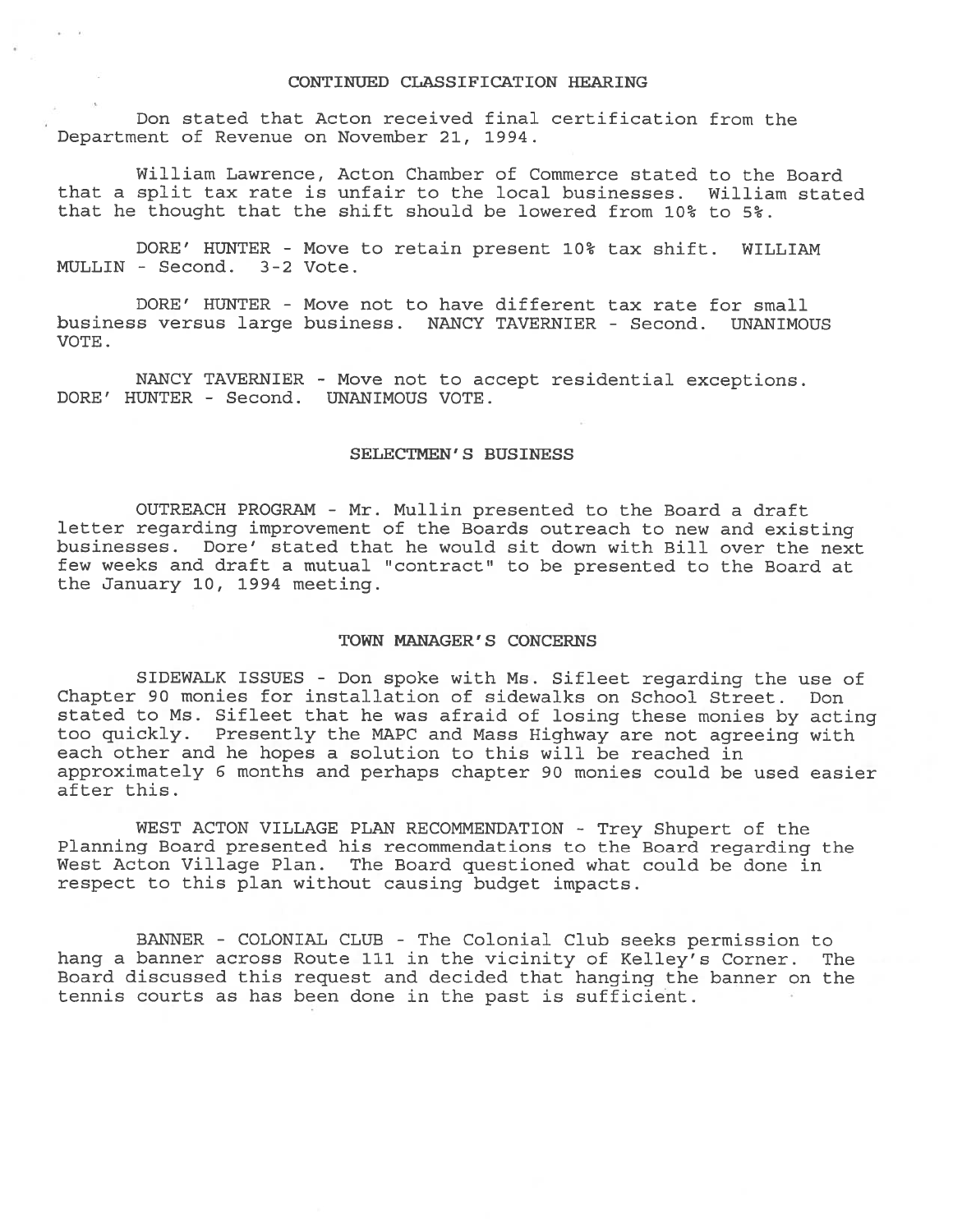Don briefly updated that Board regarding the budget. Don stated that Isa is preparing <sup>a</sup> draft as to what the figure for DOR should be for next year regarding the library monies.

DORE' HUNTER - Move to close the warrant December 22, 1994. WILLIAM MULLIN - Second. UNANIMOUS VOTE.

WILLIAM MULLIN - MOVED to go into Executive Session for the purpose of discussing negotiations. NANCY TAVERNIER - Second. Roll Call Taken, All Ayes, UNANIMOUS VOTE. The Board adjourned into Executive Session at 10:45 P.M. Don briefly updated that Board regarding<br>
that Isa is preparing a draft as to what the fi<br>
next year regarding the library monies.<br>
DORE' HUNTER - Move to close the warrant<br>
WILLIAM MULLIN - Second. UNANIMOUS VOTE.<br>
WILLIA

ernier

Recording Secty. sabWll- (573)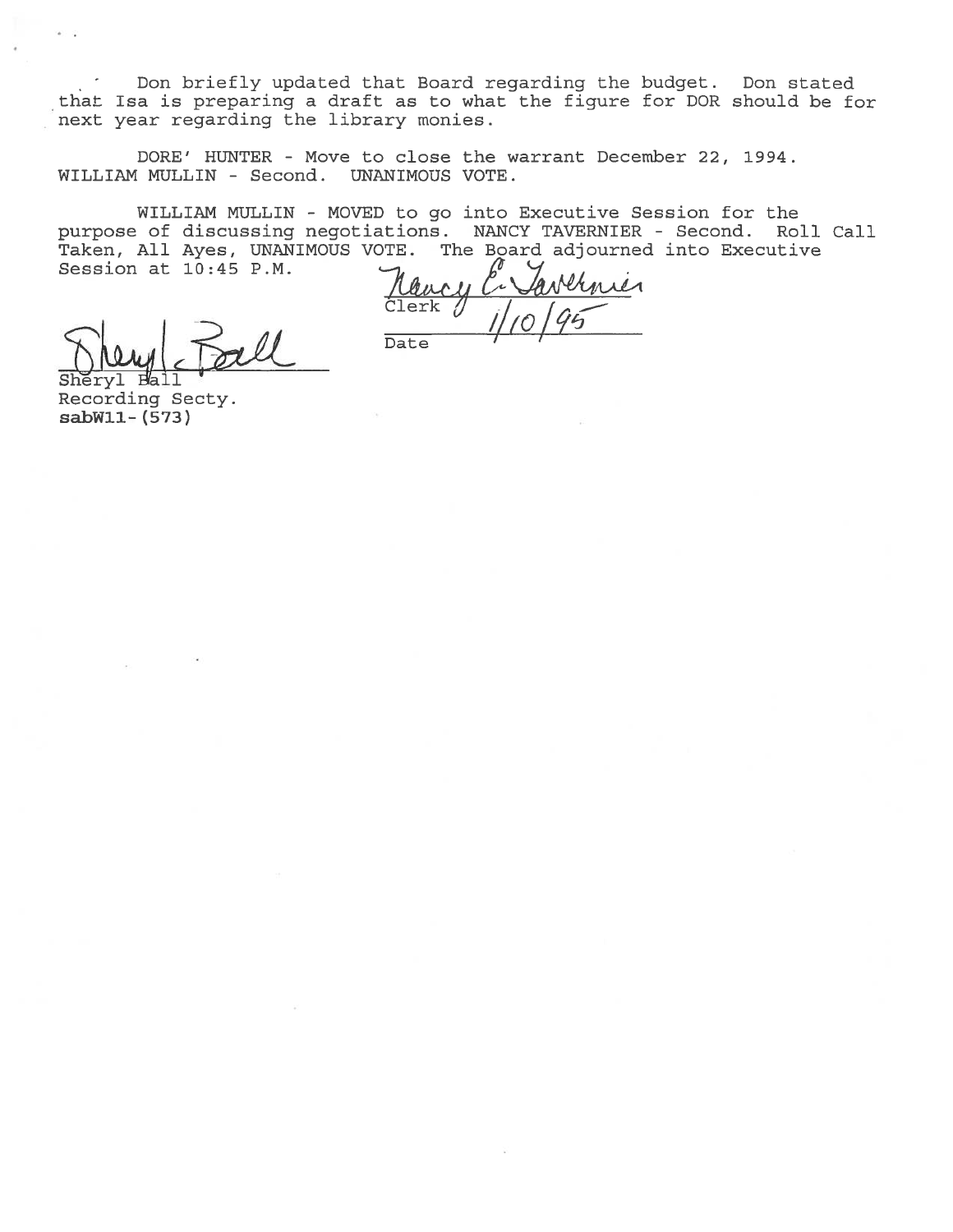November 18, 1994

TO: Board of Selectmen

FROM: NORMAN D. LAKE, Chairman

SUBJECT: SELECTMEN'S REPORT

AGENDA

# ROOM 204

### November 22, 1994

- I. CITIZEN'S CONCERNS
- II. PUBLIC HEARINGS & APPOINTMENTS
- 1. 7:30 BOSTON EDISON/NEW ENGLAND TELEPHONE POPE at PROCTOR ST. Enclosed please find petition and staff comment for Board action.
- 2. 7:32 BOSTON EDISON CONANT STREET -Enclosed please find the formal follow-up paperwork for <sup>a</sup> petition the Board previously approved by Emergency Hook-up for Board action.
- 3. 7:35 BAKER WHITNEY OIL- 432 MASS AVE. UNDERGROUND STORAGE PERMIT - Enclosed please find application and staff comment for Board review and action.
- 4. 7:40 SUNDAY HOLIDAY PACKAGE STORE OPENINGS Enclosed please find requests from package store owners for permission to open on the Sundays immediately preceding Christmas Day and New Year's Day. This public hearing and vote are required by ABCC according to MGL. Chapter 653, Section 181 for Board vote.
- 5. 7:45 PACKAGE STORE BEER AND WINE APPLICATION PCC. Inc., 381 Massachusetts Ave. (Roche Bros. Market) - Enclosed please find application and supporting documents along with staff comment for Board review and action.
- 5. 8:00 CONTINUED GREENE LAND G1A RIGHT OF FIRST REFUSAL -Enclosed <sup>p</sup>lease find additional information submitted for Board review.
- 7. 8:15 ROSEN ASSOCIATES Representatives from Rosen Associates have requested this time on the Agenda to make <sup>a</sup> presentation to the Board regarding their <sup>p</sup>lans for the Concord Auto Auction property located on Hosmer Street.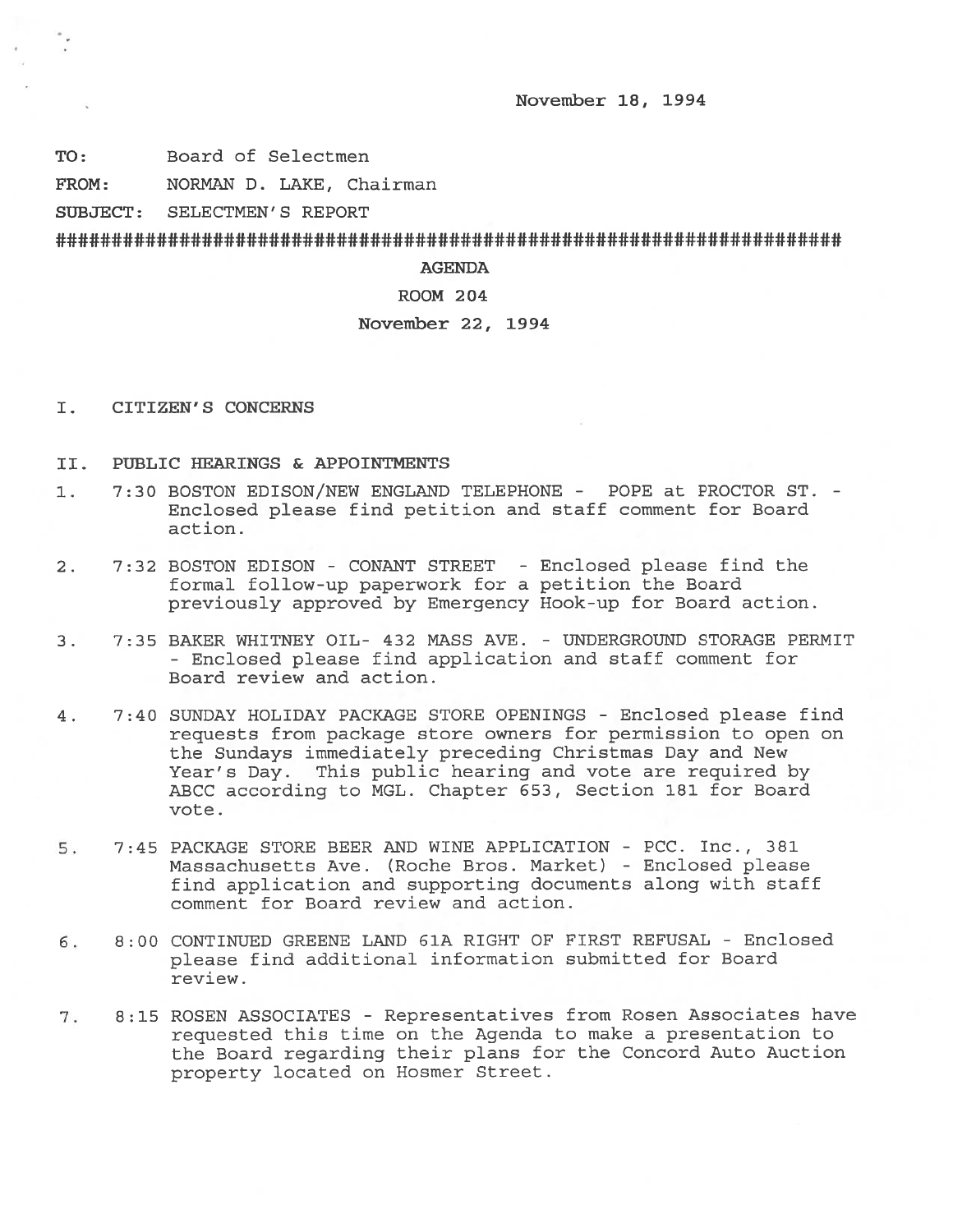- 8. 8:45 CONTINUED CLASSIFICATION HEARING -Enclosed please find additional information submitted for board review.
- III. SELECTMEN'S BUSINESS
- 9. OUTREACH PROGRAM Enclosed please find correspondence from Selectman Mullin for Board discussion.
- IV. CONSENT AGENDA
- 10. AMENDMENT TO SITE PLAN CONCORD ACTON SQUASH CLUB, 29 KNOX TRAIL - Enclosed please find <sup>a</sup> reques<sup>t</sup> from staff for amendment to Site Plan 45/3/78-152 for Board review and action.
- 11. COMMITTEE APPOINTMENTS Enclosed please find citizen resource sheets and VCC recommendations for Board action on the following individuals and committees: Rosalie DeQuattro and Janet Thrope to Acton/Boxboro Arts Council to expire 6/96, Peter Berry to appointed to find an unexpired term (6/96) on the Board of Appeals and Margaret McGinty to the Council on Aging for <sup>a</sup> one-year term for Board action.
- 12. ACCEPT GIFT Enclosed <sup>p</sup>lease find <sup>a</sup> <sup>g</sup>ift of money (\$25.00) to be used by Civil Defense for Board acceptance.
- 13. ACCEPT GIFT -Enclosed please find <sup>a</sup> gift of the proceeds (\$649) from the Sidewalk Cafe to be used for School Street sidewalks for Board acceptance.
- 14. TREE LIGHTING Enclosed please find <sup>a</sup> reques<sup>t</sup> from staff to permit the tree lighting as par<sup>t</sup> of the Festival of Trees on Sunday, December 11th at 5:00 P.M.
- 15. SHELL OIL SIDEWALK GIFT Enclosed please find <sup>a</sup> reques<sup>t</sup> from staff to accep<sup>t</sup> \$9,000.00 under site plan conditions.
- 16. WEST ACTON CITIZEN'S LIBRARY -Enclosed please find <sup>a</sup> reques<sup>t</sup> to appoint Mr. Robert Loomis until the 1995 Town Meeting at which time he can be elected to fill the unexpired open until 1996.
- 17. MCGOVERN ESTATES SUBDIVISION Enclosed please find <sup>a</sup> reques<sup>t</sup> from staff for Board approval of work as outlined in the attached memo for Board action.
- V. TOWN MANAGER' S REPORT
- 18. SCHOOL STREET SIDEWALK FUND The Town Manager will discuss the issues and questions contained in Mrs. Sifleet's November 14th Letter.
- 19. WEST ACTON VILLAGE PLAN RECOMMENDATION Enclosed please find Mr. Shupert's memo to clarify WAP recommendations for discussion.
- 20. POLE RELOCATION Enclosed please find staff reques<sup>t</sup> for action regarding <sup>a</sup> power pole relocation. The Manager will have draft letter from Board signature for Tuesday night.